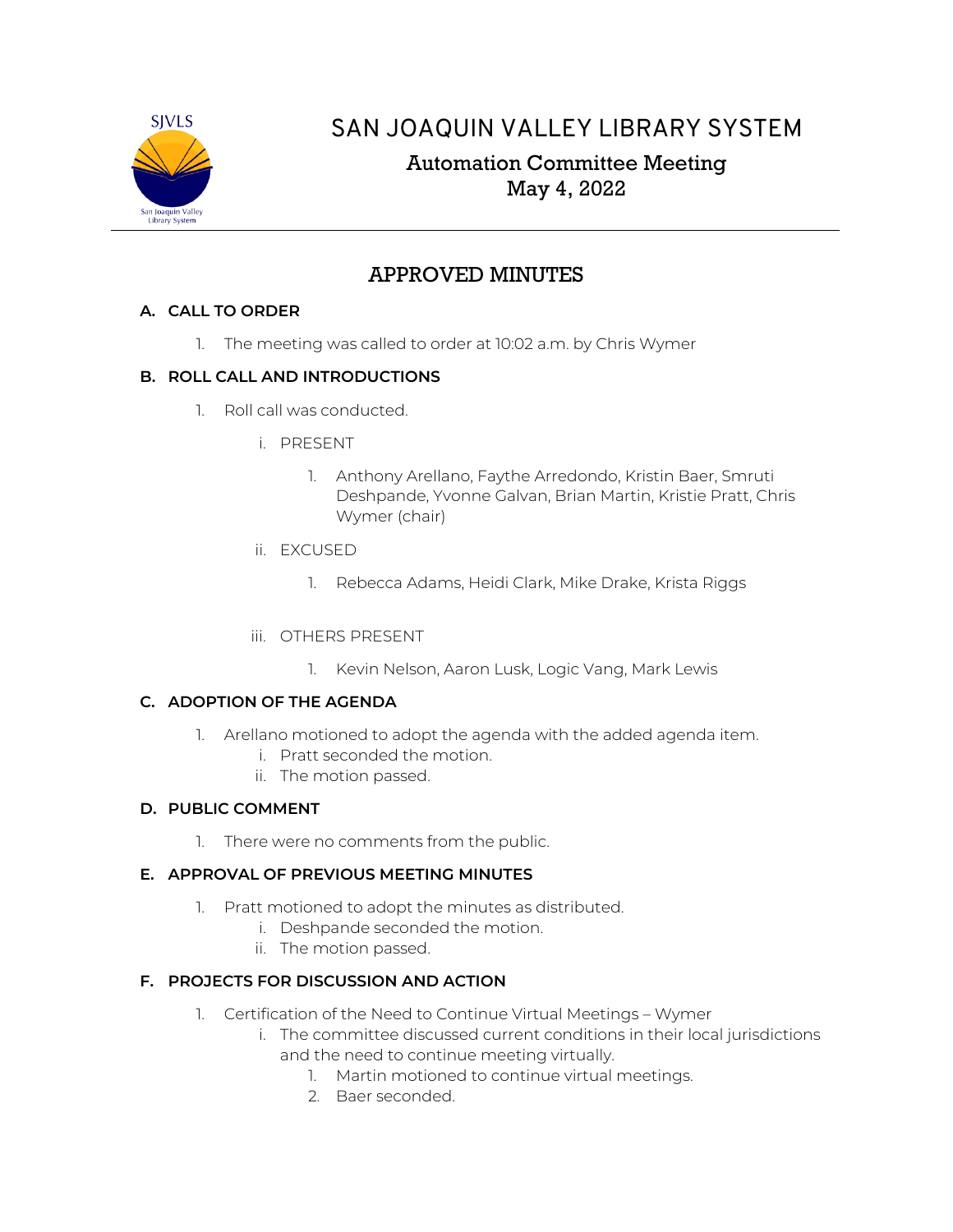- 3. The motion passed.
- 2. Charges for Damaged Items Wymer
	- i. Recently a situation arose where a borrower damaged another jurisdiction's items. Staff at the check out library checked the item as damaged, captured the borrower information, and sent the item back to the owning library to determine if the borrower would be charged for the item. The owning library decided to charge the borrower but did so by checking the item out to the borrower again and setting the item as lost. This gave the borrower the impression that the check in library did not actually check the item in.
	- ii. Wymer asked if the Committee had previously discussed or approved a policy or procedure for this situation. The only procedure was how to check in the item to prevent it from filling holds, capture the borrower information, and return it to the owning library. The committee discussed a procedure to standardize how charges are added to borrower accounts. When the owning jurisdiction receives the damaged item, they will assess the damage and if they decide to charge the borrower, they will add a damaged block to the borrower's account with the cost of the item. In the comments for the block, staff will record the barcode, title, and a brief description of the damages. This information is being recorded to allow jurisdictions to communicate the reason for the charge when sending a patron to collections. Pratt added that Kern County includes a message to borrower note on the borrower record that an item was returned damaged, and the owning library may decide to charge them for the damage. Kern County also requires a screenshot of the last borrower details from within Horizon so they can document the charges for their collection agency. Arellano mentioned that documenting the damage before sending the item in transit is important to separate items damaged by patrons from items that were damaged in transit.
	- iii. Wymer will draft a procedure for handling damaged items and return to the committee at the next meeting for approval.
- 3. MobileStaff Update Wymer
	- i. Wymer provided an update on the newest version of MobileStaff, which introduces a field for recording driver's license/ID numbers in patron registration, which will allow SJVLS libraries to start using the app on bookmobiles and at pop up events.
	- ii. Wymer provided a demonstration of patron registration and highlighted a few differences between patron registration in Horizon and in MobileStaff. He also discussed the need to update the driver's license field used during patron registration, as well as the timing of the change. Wymer will document the process and send an email to the committee members with more details about the timing of the transition.
		- 1. Pratt motioned to transition the driver's license field to the new field and clean up old entries.
		- 2. Arellano seconded the motion.
		- 3. The motion passed.
- 4. COSUGI Conference Recap Wymer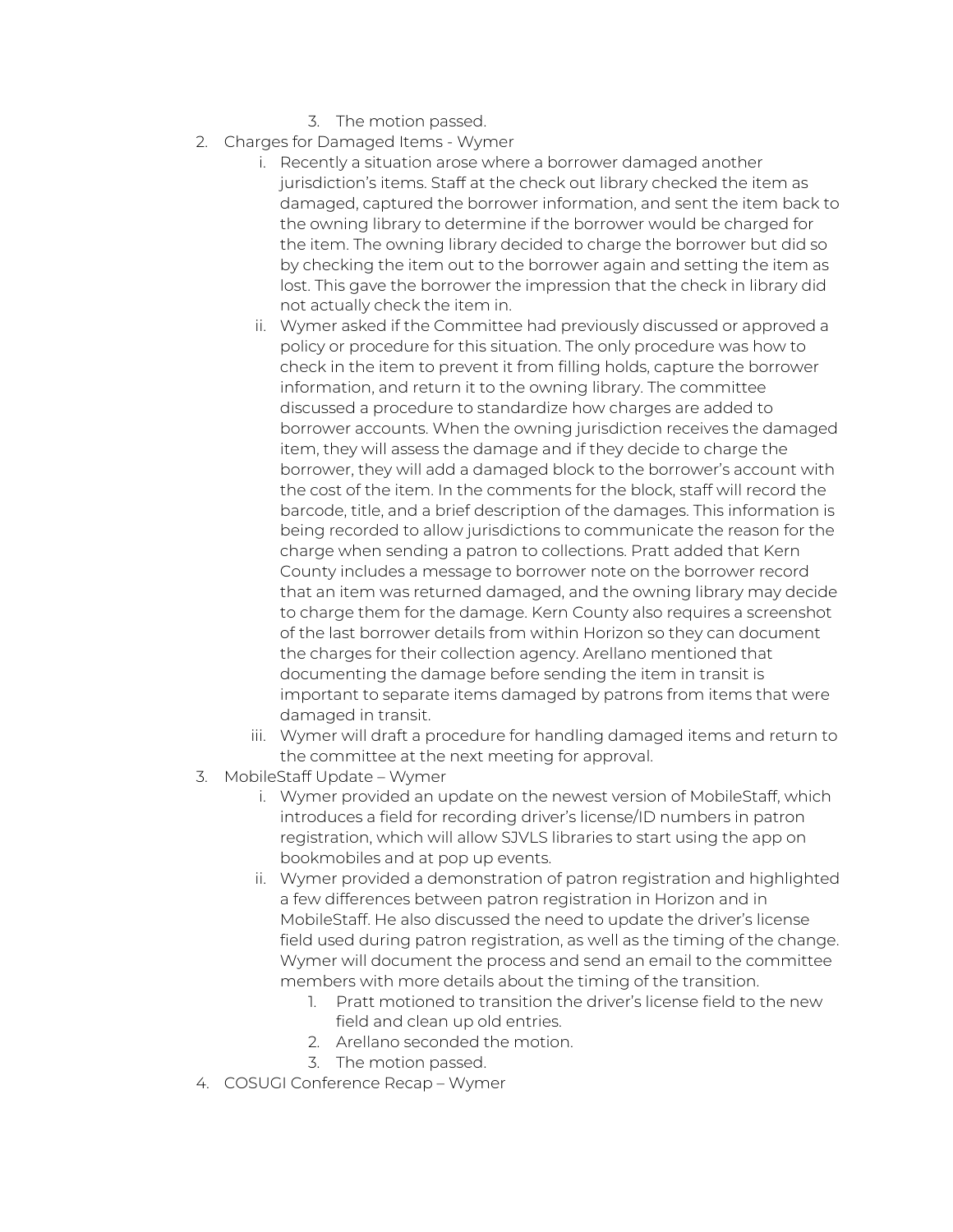- i. Wymer provided a summary of the sessions he attended at the COSUGI conference, focusing on planned development of Horizon and BlueCloud products. BlueCloud Circulation is starting to develop patron and item management features that would enable SJVLS libraries to begin testing it as a replacement for Horizon at circulation desks. Wymer also reviewed new features being introduced in the next release of Horizon. Noteworthy enhancements include the ability to specify a Preferred Name for patron notices, SIP enhancements including the ability to determine what patron personal information is returned with a SIP request, encrypting SIP communications, and being able to include "value of the library" messaging on self-check checkout receipts. The new version will also require SJVLS to migrate the Horizon database platform before we can upgrade. Wymer informed the committee that SirsiDynix's next Enterprise release will be the final major release, then they will start developing a new discovery platform using their Cloud Source Open Access product as the foundation.
- 5. Palace Project Wymer
	- i. Wymer gave the committee an update on the status of SJVLS's participation in the Palace Project sponsored by the State Library. SJVLS's Electronic Resources Committee (ERC) is in the process of evaluating whether to include the CloudLibrary shared e-Book and e-Audiobook collection, and if their staff ask about the project to let them know ERC will decide if we will participate.
- 6. Annual Patron Purge Wymer
	- i. Wymer reminded the committee that the annual purge of inactive patrons will happen in June, and he will send out an email to confirm purge parameters in the next week or two. He asked if the committee wanted to include inactive self-registered patrons in this year's purge. The decision was made to purge inactive self-registered borrowers using the same 3-year purge criteria as patrons that registered through the library. As a result of this decision, no self-registered borrowers will be purged this year.
	- ii. Pratt motioned to use the same purge criteria for self-registered borrowers that we use for regularly registered patrons.
	- iii. Arellano seconded the motion.
	- iv. The motion passed.

## **G. STAFF REPORTS**

- 1. Senior Systems Network Engineer
	- i. Nelson reported that the Spring PC Order will be closing by the end of the week so the order can be placed.
- 2. System Administrator
	- i. Wymer reported that the Spring library card order was submitted last week. Wymer is in the process of drafting next year's CLSA Plan of Service. He has also been working to finalize the agreement with CTC Energy and Technology. His final update was to report that he submitted a grant application for funding to pay for the costs to reconnect Porterville to SJVLS's network.